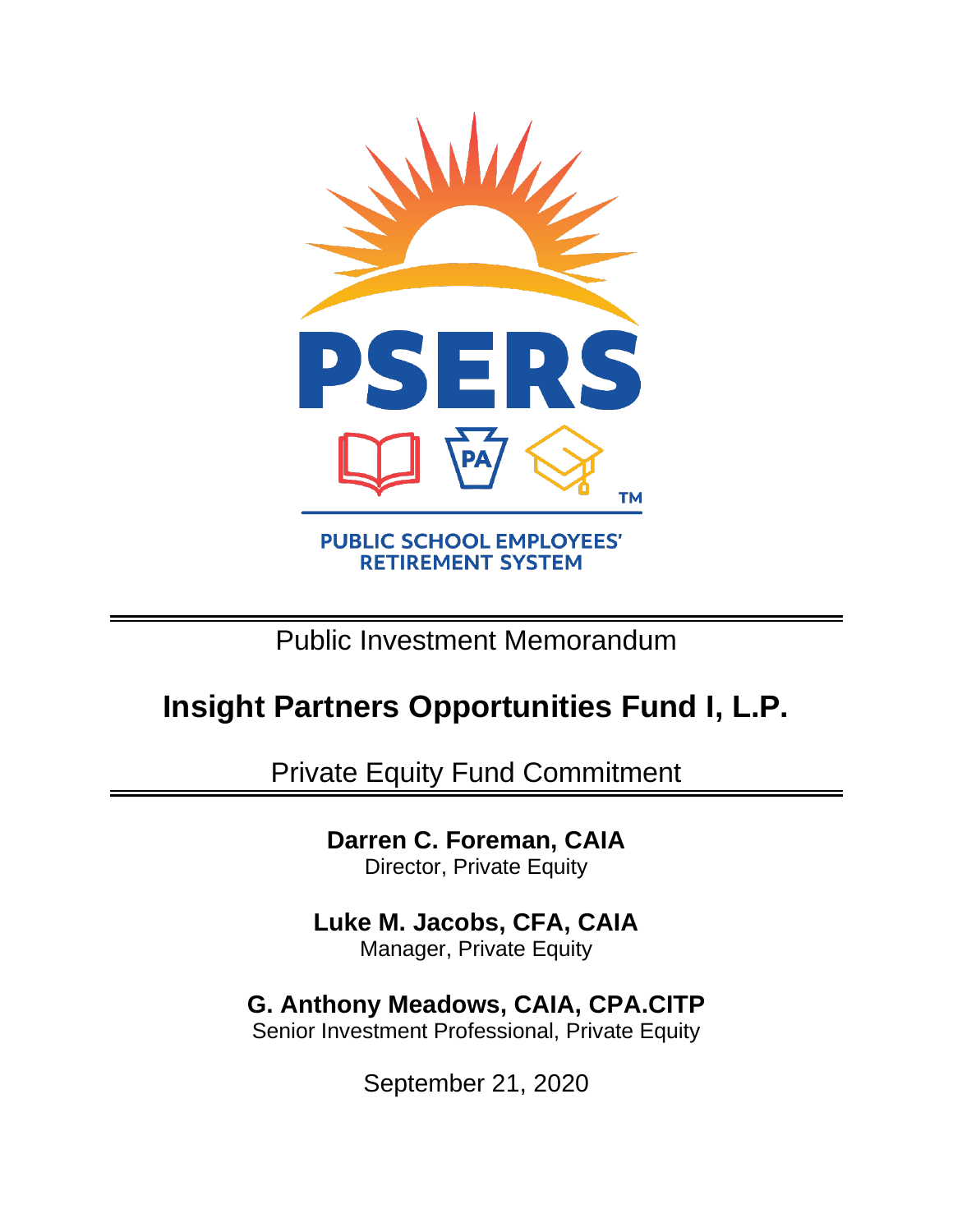

### **Executive Summary:**

PSERS' Investment Office Professionals ("IOP"), together with Hamilton Lane Advisors, L.L.C. ("Hamilton Lane"), recommend to the Board a commitment of up to a combined \$168.75 million to Insight Partners Opportunities Fund I, L.P. ("Opportunities Fund I" or the "Fund").

Insight Venture Management, LLC ("Insight" or the "Firm") is raising their first Fund to invest in structured preferred equity investments.

| <b>Fund Name</b>                     | Insight Partners Opportunities Fund I, L.P.                                                                                                       |
|--------------------------------------|---------------------------------------------------------------------------------------------------------------------------------------------------|
| Firm Name                            | Insight Venture Management, LLC                                                                                                                   |
| Target Fund Size / Hard Cap          | \$875 million / \$1.25 billion                                                                                                                    |
| Recommended Commitment Amount        | \$168.75 million                                                                                                                                  |
| <b>Existing Relationship</b>         | Yes                                                                                                                                               |
| Source of Funds                      | Cash                                                                                                                                              |
| Asset Class / Sub Asset Class        | Private Equity / Growth Equity                                                                                                                    |
| Investment Office Oversight          | Charles J. Spiller, Deputy CIO / Non-Traditional Investments<br>Darren C. Foreman, Director<br>G. Anthony Meadows, Senior Investment Professional |
| <b>External Consultant Oversight</b> | Hamilton Lane Advisors, L.L.C.                                                                                                                    |

#### **Firm Overview:**

Founded in 1995 and based in New York City, Insight is a manager of private investment funds that focuses primarily on investing in growth-stage software, software-enabled services, and Internet businesses. The Firm has a particular focus on software as a service ("SaaS") subscription-based business models with a high degree of recurring revenue. Since inception, Insight has raised sixteen funds with aggregate capital commitments of approximately \$31 billion, all focused on the software sector. As of March 31, 2020, the Firm has invested in over 400 companies on behalf of these funds. Insight has launched the Opportunities strategy in 2020 in response to the growing market opportunity for downside protected, convertible equity investments in high-quality software companies

#### **Market Opportunity:**

Software companies are widely recognized as having the highest quality business models in the U.S. economy, demonstrating strong margins, high levels of recurring revenue, and long-term growth and profit potential. Since 2010, the software private equity market has dramatically expanded from approximately 220 deals totaling \$7 billion in value in 2010 to over 1,200 deals totaling \$68 billion in value in 2019 (Evercore analysis, "Private Equity M&A Activity in Software").

As a result of the increased demand for private equity software investments, entry valuations and equity investments have expanded significantly. EBITDA multiples have expanded from approximately 14x in 2010 to approximately 23x in 2019. (RBC Capital Markets analysis, "Summary of Historical Leveraged Buyouts in the Software Sector over the Last 10 Years"). Over this same period, traditional debt has grown modestly within the capital structure to approximately 6x-7x EBITDA and has declined significantly as a percentage of enterprise value. Equity portions of the capital structure, which have expanded by as much as 180% during this period, are generally priced at the enterprise value across the entire equity portion of the capital structure. As a result, this homogenous equity portion does not reflect the significantly lower level of risk within the capital structure that exists immediately below the leverage (i.e. the equity that reflects the 8<sup>th</sup>, 9<sup>th</sup>, or 10<sup>th</sup> multiple of EBITDA). Insight believes this market inefficiency has driven the need for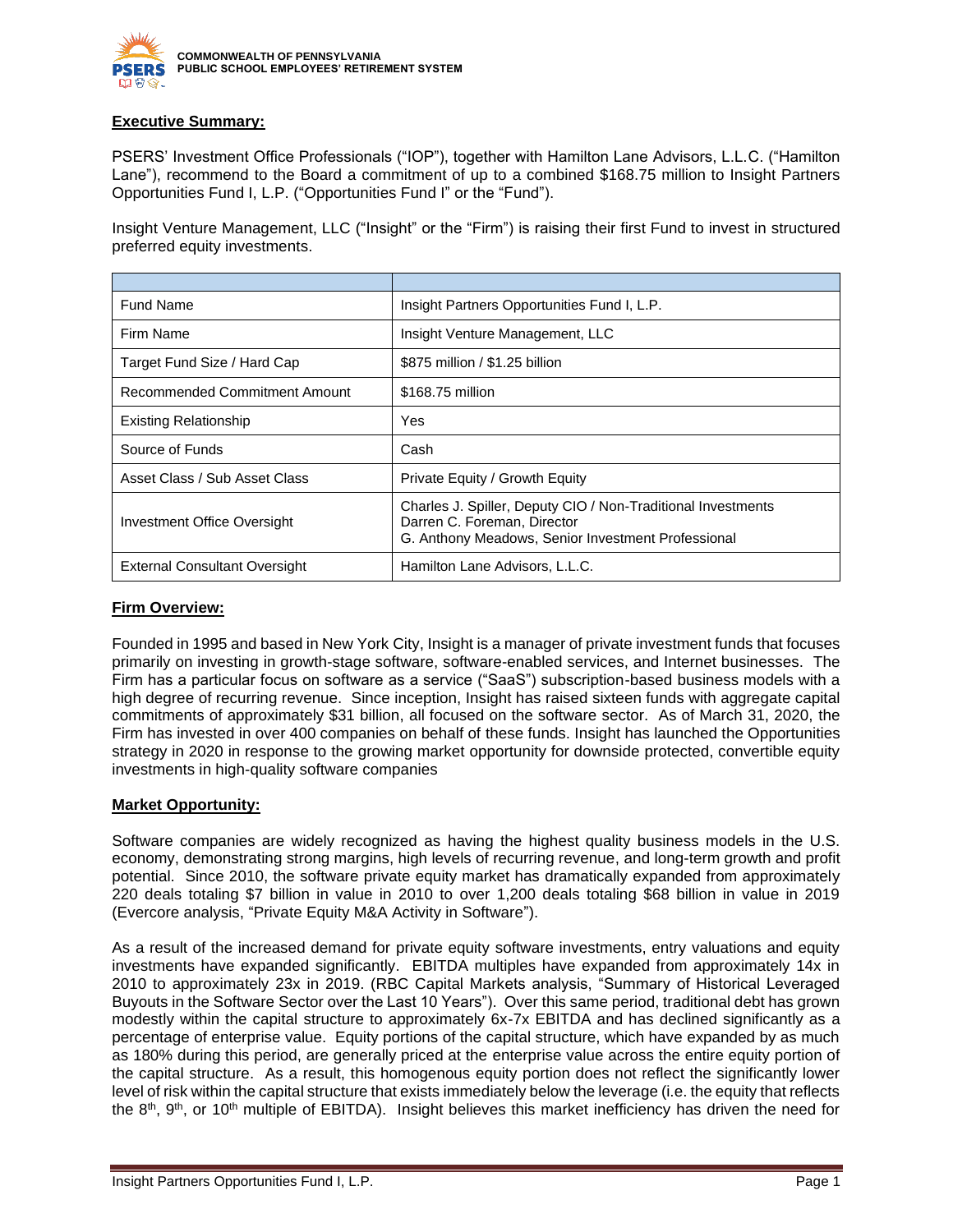

alternative sources of financing, such as structured preferred equity, and that the Fund is well-positioned to exploit the current dislocation in the software private equity market.

The team generally plans to structure investments to be senior in liquidation preference to the underlying common equity at the time of funding. Insight believes this unique risk-reward balance offers a more attractive investment profile than many common equity opportunities in the current software leveraged buyout sector of the private equity market.

While the opportunity for structured preferred equity investments was attractive prior to the recent market dislocation, in the current COVID-impacted environment we believe that Insight will have opportunities that are even more compelling. With the software M&A market significantly impacted, debt financing markets effectively closed, and uncertainty surrounding valuations, the owners of software companies originally planning for exit events are postponing the exit process and exploring alternative liquidity solutions. For high-quality companies, structured preferred equity is an attractive alternative to a sale. Partnering with Insight provides existing software company owners the ability to partially realize gains and take more time to exit, which has become increasingly attractive in the current market environment. Insight estimates there are over 3,000 companies in its sponsor universe alone, and its established platform is uniquely positioned to execute this strategy. (Evercore analysis, "Private Equity M&A Activity in Software").

# **Portfolio Fit:**

A commitment to the Fund will be allocated to the Growth Equity bucket of PSERS' Private Equity portfolio. The table below summarizes PSERS' projected Private Equity Portfolio exposure, as of March 31, 2020, inclusive of a recommended \$168.75 million commitment to Opportunities Fund I:

|                                                  |                        |                       |                                 |        | <b>Pending Current Commitments</b> |                          |        |
|--------------------------------------------------|------------------------|-----------------------|---------------------------------|--------|------------------------------------|--------------------------|--------|
| <b>Investment Type</b>                           | <b>Market</b><br>Value | Unfunded <sup>1</sup> | <b>Total</b><br><b>Exposure</b> | $\%$   | October<br>2020                    | Total<br><b>Exposure</b> | $\%$   |
| <b>Buyout</b>                                    | \$4,831                | 4,159<br>\$           | \$<br>8,990                     | 65.7%  | \$<br>100                          | \$9,090                  | 64.2%  |
| <b>Special Situation</b>                         | 1.068                  | 761                   | 1.829                           | 13.4%  | 100                                | 1.929                    | 13.6%  |
| <b>Venture Capital /</b><br><b>Growth Equity</b> | 1.109                  | 879                   | 1.988                           | 14.5%  | 269                                | 2,257                    | 16.0%  |
| <b>Internal Co-invest</b>                        | 687                    | 186                   | 873                             | 6.4%   | ۰                                  | 873                      | 6.2%   |
| <b>Total</b>                                     | \$7,695                | 5,985<br>S            | \$13,680                        | 100.0% | 469<br>\$                          | \$14,149                 | 100.0% |

*1 Includes commitments approved through August 2020*

#### **Investment Strategy:**

Over their many years of experience, Insight has observed a growing market opportunity for downside protected, convertible equity investments in high-quality software companies. Recent trends have created the need for alternative sources of financing, such as structured preferred equity. It is believed the riskreward characteristics of these transactions offer a more attractive investment profile than many common equity opportunities in the current software private equity market, particularly in the leveraged buyout sector.

This attractive risk-reward balance is achieved by making investments in target companies through a new class of equity that is senior to other equity and has a contractual return accompanied by the ability to convert into common equity, thereby offering the ability to capture the upside of equity returns as the enterprise value grows. Most investments will be structured where Insight will have the ability to select the higher of the investment multiple, IRR, or the common equity conversion which can deliver gross IRR returns in excess of 20% and expected return multiples in excess of 2.0x.

Fund investments in structured preferred equity will focus primarily on minority investments and it is expected that most investments will be accompanied by board representation and the customary minority protection rights that Insight obtains in its other minority investments.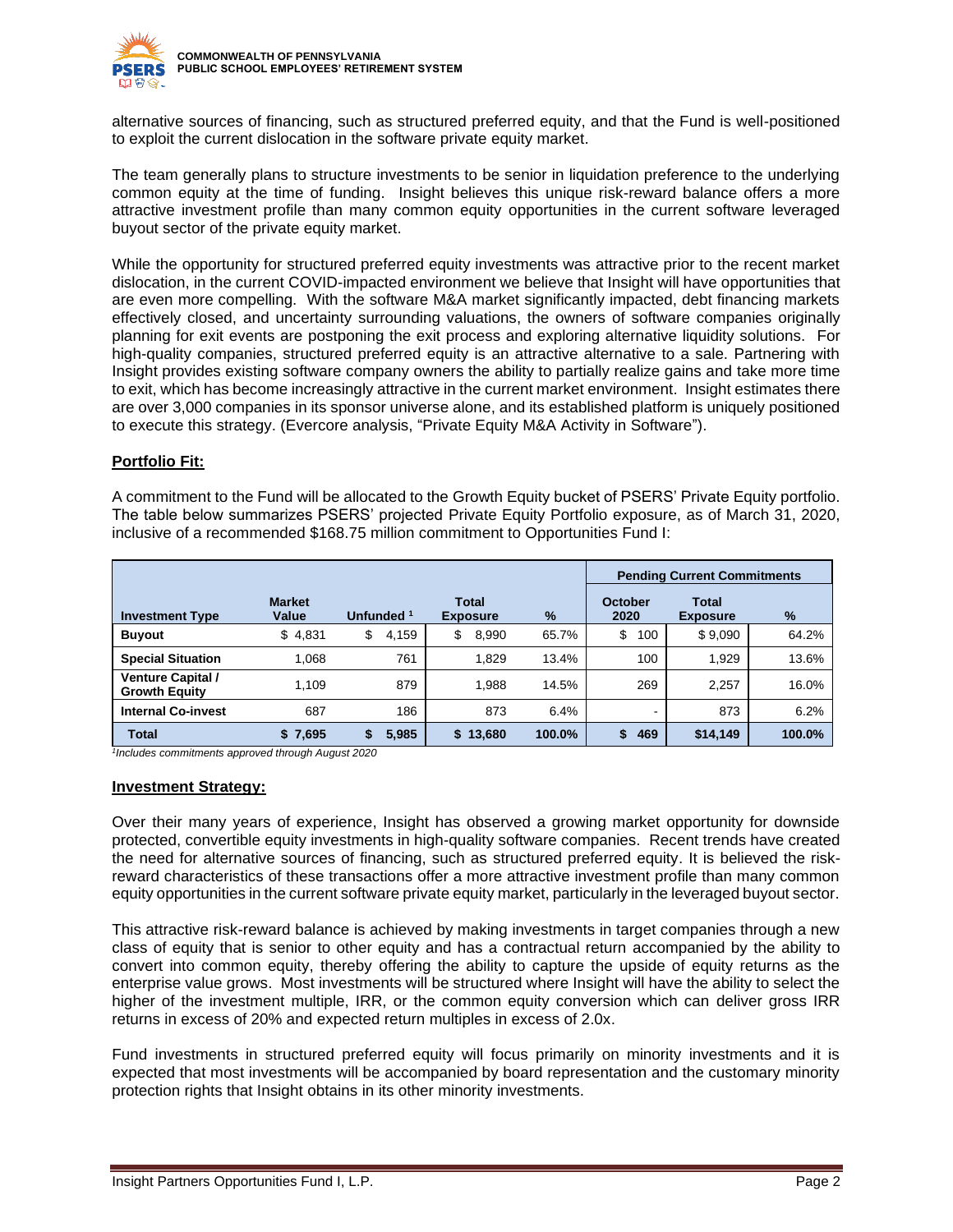

The Fund will utilize a flexible approach when structuring investments, which may include investing in alternative transaction types that have similar risk-reward characteristics to those that Insight seeks to create and that match the targeted return profile of the Fund. Examples may include investments in convertible bonds, common equity, related equity securities, mezzanine, first lien senior debt, revolving credit facilities, and other subordinated instruments as well as stressed and distressed debt securities (in each case, directly or through the secondary private and public market). PSERS firmly believes that Insight is well suited for this strategy based on the Firm's existing resources and strengths. Below is an illustration of the proposed capital structure for Opportunities Fund I portfolio company investments:



*Notes: Illustration provided by Insight. The target investments described herein are for illustrative purposes only and are indicative of the targeted portfolio of the Fund. Such information is based on numerous assumptions and estimates which may not be realized for a variety of reasons, including market*  conditions and opportunities. Accordingly, there is no guarantee that the Fund will have access to similar investment opportunities or that such investment *opportunities will be profitable or as profitable.*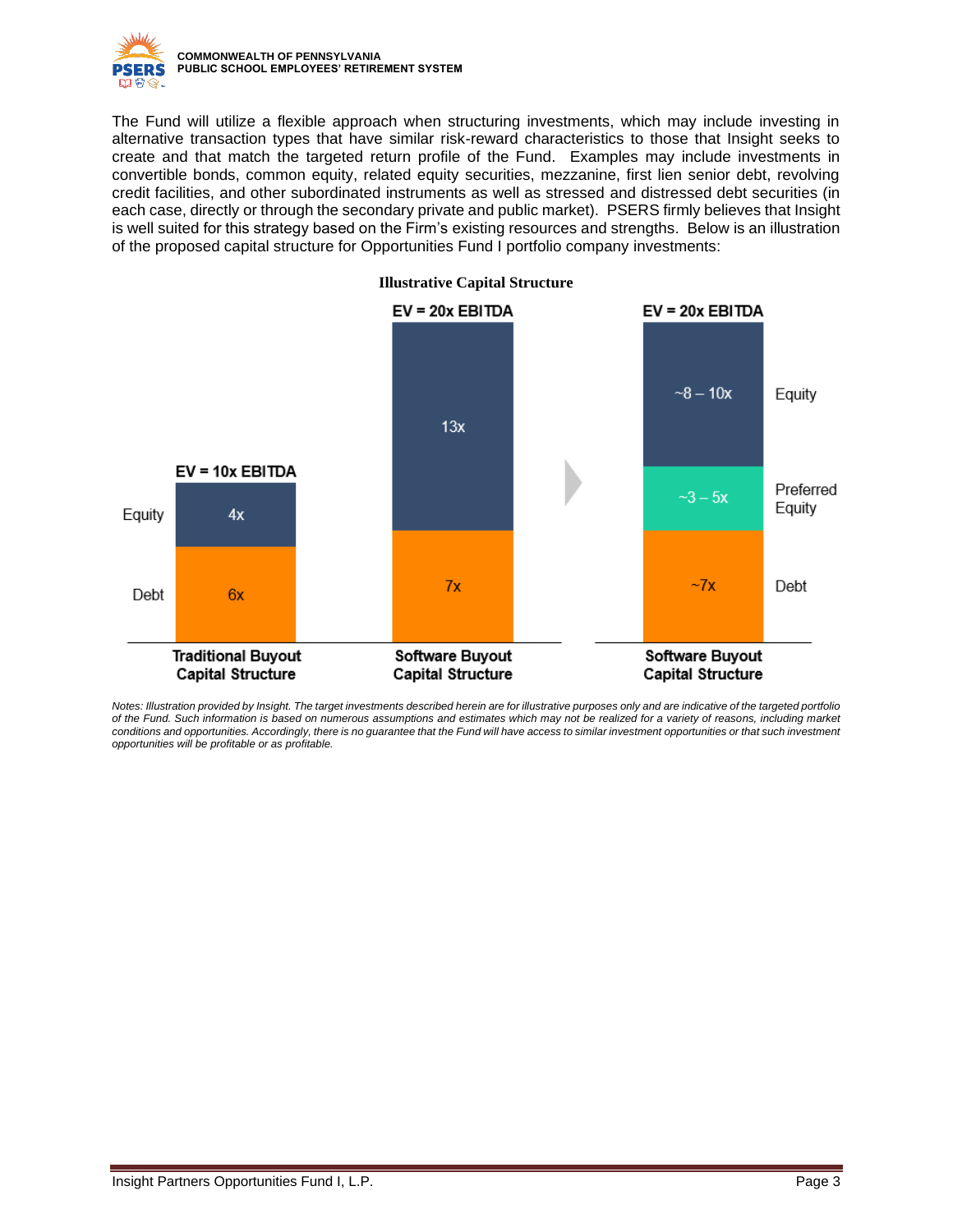

#### **Investment Team:**

Insight believes in fostering a strong "team-oriented" culture focused on delivering consistent investment returns to its investors. The Firm encourages collaboration among its investment professionals and to provide an atmosphere where junior professionals are trained and mentored by senior investment team members. This atmosphere is evidenced by the fact that the six senior managing directors listed below which comprise the investment committee, have been working together at Insight for an average of 20 years and have fostered a culture rooted in constant improvement and promotion from within.

| <b>Name</b>             | <b>Title</b>                             | <b>Yrs. Experience</b><br>Insight / Total | <b>Prior Experience</b>                                                                                      |
|-------------------------|------------------------------------------|-------------------------------------------|--------------------------------------------------------------------------------------------------------------|
| Jeffrey Horing          | <b>Managing Director</b><br>& Co-Founder | 25/34                                     | E.M. Warburg, Pincus & Co., Goldman Sachs                                                                    |
| Deven Parekh            | <b>Managing Director</b>                 | 20/29                                     | Berenson Minella & Company, The Blackstone<br>Group                                                          |
| Jeffrey Lieberman       | <b>Managing Director</b>                 | 22/22                                     | McKinsey & Co, K-Line Trucking                                                                               |
| <b>Michael Triplett</b> | <b>Managing Director</b>                 | 22/24                                     | Summit Partners, Morgan Stanley & Co.,<br><b>Midland Data Systems</b>                                        |
| <b>Richard Wells</b>    | <b>Managing Director</b>                 | 15/17                                     | Technology Crossover Ventures, Veritas<br>Software, Paciolan Systems, Mercer<br><b>Management Consulting</b> |
| <b>Ryan Hinkle</b>      | <b>Managing Director</b>                 | 16/16                                     | Morgan Stanley, PPL, Inc.                                                                                    |

#### **Investment Highlights:**

- Strong Sourcing Capabilities
- Proven Due Diligence & Deal Execution Capabilities
- Advantage of Onsite Team
- Two-Fund Structure
- Co-Investment Opportunities

#### **Investment / Risk Considerations:**

- Company Level Performance
- First Time Executing in Capital Structure
- Business & Market Risk in post COVID-19 Environment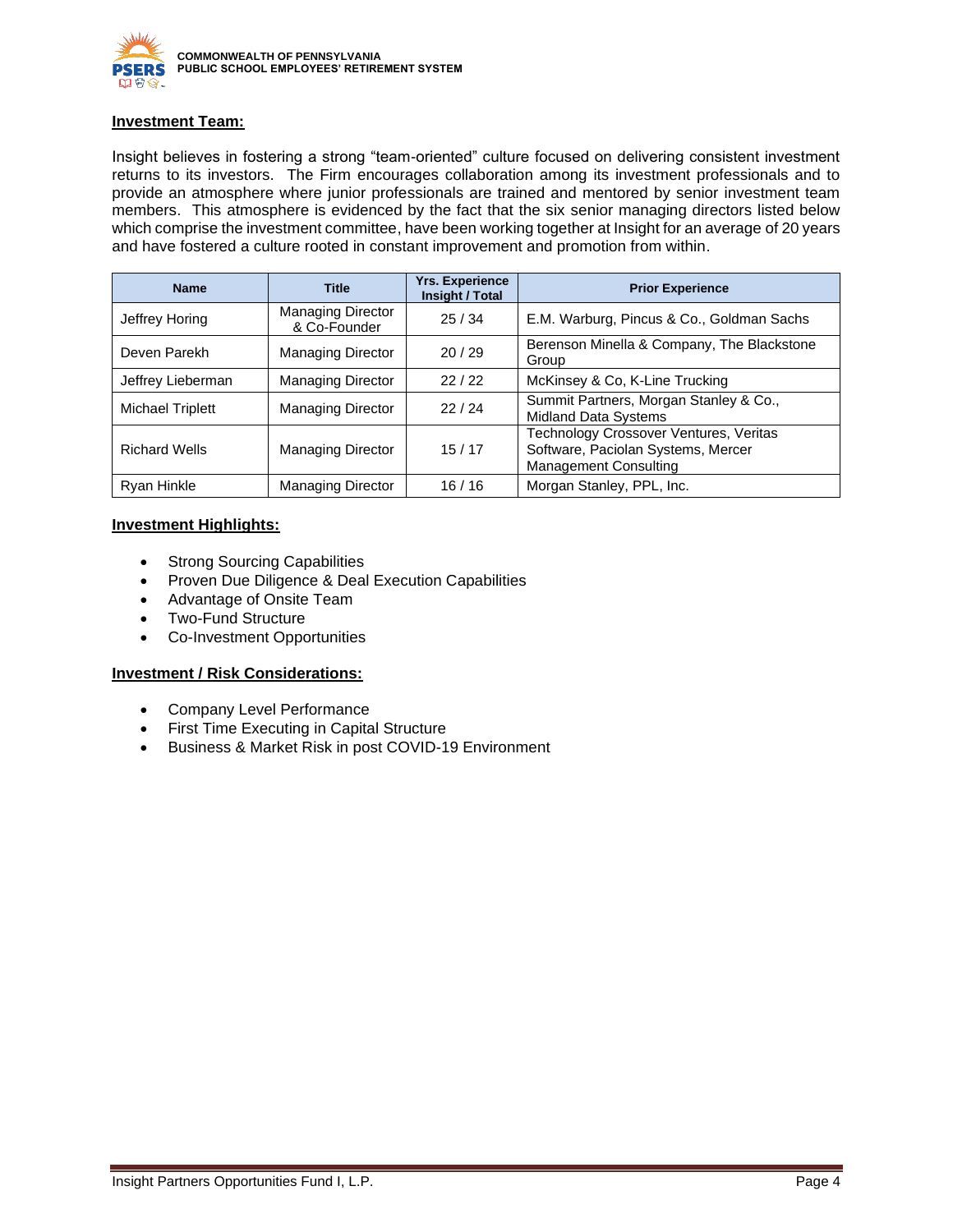

# **PSERS History & Performance:**

PSERS previously committed \$276 million across two funds and two co-investments sponsored by Insight. As of March 31, 2020, Insight represented \$290 million of PSERS' total exposure (NAV plus unfunded commitments). The table below summarizes PSERS' performance with Insight as of March 31, 2020 (in millions):

| <b>Fund</b>            | Vintage<br>Year | <b>Original</b><br><b>Commitment</b> | <b>Contributions</b> | <b>Distributions</b>     | <b>NAV</b> | <b>Net IRR</b> | <b>Net MoC</b> |
|------------------------|-----------------|--------------------------------------|----------------------|--------------------------|------------|----------------|----------------|
| Insight Partners X     | 2018            | \$100                                | \$<br>90             | $\blacksquare$           | \$105      | 14.8%          | 1.2x           |
| Insight Partners XI    | 2020            | 150                                  | 23                   | $\overline{\phantom{a}}$ | 21         | N.M.           | N.M.           |
| <b>Funds Sub-Total</b> |                 | 250                                  | 113                  | ٠                        | 126        | 13.0%          | 1.1x           |
| Co-Investments         |                 | 26                                   | 23                   | $\blacksquare$           | 24         | 10.4%          | 1.1x           |
| <b>Insight Total</b>   |                 | \$276                                | \$136                | ٠                        | \$150      | 13.1%          | 1.1x           |

#### **Investment Committee Disclosure:**

| <b>Relationship with Hamilton Lane:</b>                    | Hamilton Lane has previously invested in seven Insight funds on behalf<br>of their discretionary clients and has an advisory client (other than<br>PSERS), who has invested in the growth equity strategy. The advisory<br>client is also considering a potential commitment to Insight Partners<br>Opportunities Fund I, L.P.                                                                                                                                                                                                                                                                  |
|------------------------------------------------------------|-------------------------------------------------------------------------------------------------------------------------------------------------------------------------------------------------------------------------------------------------------------------------------------------------------------------------------------------------------------------------------------------------------------------------------------------------------------------------------------------------------------------------------------------------------------------------------------------------|
| <b>Introduction Source:</b>                                | <b>Existing Relationship</b>                                                                                                                                                                                                                                                                                                                                                                                                                                                                                                                                                                    |
| <b>Placement Agent:</b>                                    | Insight has not engaged a placement agent in soliciting business from<br>PSERS and no placement agent will receive any fees in connection with<br>an investment in the Fund by PSERS.                                                                                                                                                                                                                                                                                                                                                                                                           |
| <b>PA Political Contributions:</b>                         | None Disclosed                                                                                                                                                                                                                                                                                                                                                                                                                                                                                                                                                                                  |
| <b>PA Presence:</b>                                        | Yes                                                                                                                                                                                                                                                                                                                                                                                                                                                                                                                                                                                             |
| <b>Potential Conflicts:</b>                                | We are not aware of Insight having any material conflicts.                                                                                                                                                                                                                                                                                                                                                                                                                                                                                                                                      |
| <b>Litigation Disclosure:</b>                              | From time to time, in the normal course of business, Insight is subject to<br>claims and legal proceedings relating to their business, including in<br>connection with, transactions and portfolio companies. The resolution of<br>such claims and lawsuits in the past has not had a material adverse effect<br>on Insight. In addition, as a registered investment adviser and market<br>participant, Insight is routinely contacted by the regulators on a variety of<br>matters, but they are not aware of any that are expected to have a<br>material impact on the funds Insight advises. |
| First Time Fund With PSERS:                                | <b>No</b>                                                                                                                                                                                                                                                                                                                                                                                                                                                                                                                                                                                       |
| <b>PSERS Allocation Implementation Committee Approval:</b> | September 21, 2020                                                                                                                                                                                                                                                                                                                                                                                                                                                                                                                                                                              |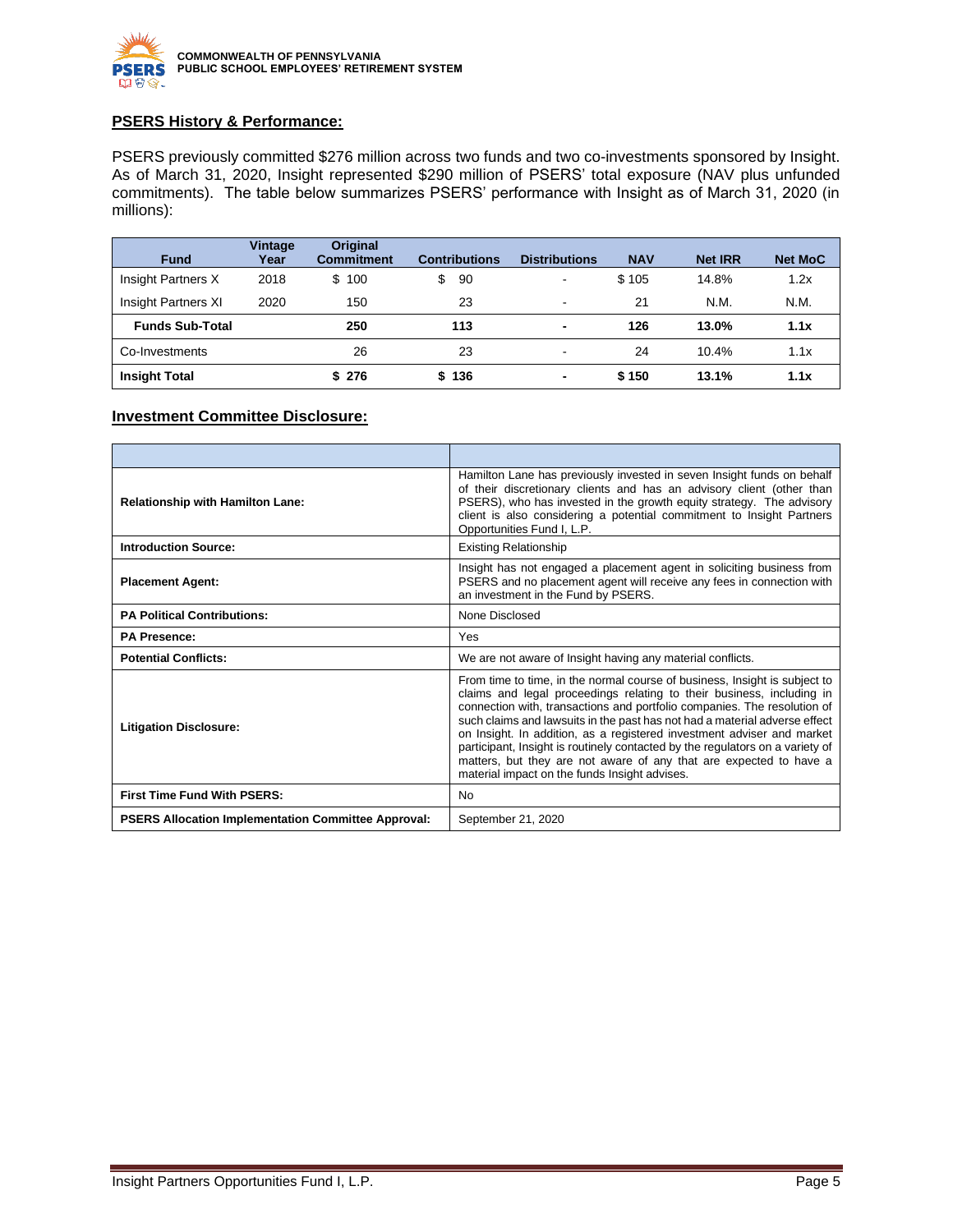

August 20, 2020

Board of Trustees Commonwealth of Pennsylvania Public School Employees' Retirement System 5 North 5<sup>th</sup> Street Harrisburg, PA 17101

Re: Insight Partners Opportunities Fund I, L.P.

Dear Trustees:

Insight Partners, L.P. ("Insight") was founded in 1995 to focus on venture capital and growth equity investment opportunities within the software sector. Since inception, the General Partner has exclusively focused on software investments through its flagship fund line; Insight Opportunities Fund I L.P. represents the first new fund line launched by Insight since 1995. Over time, the General Partner has built out its investment team, which now includes 67 total investment professionals. Additionally, Insight has a team of 47 operating professionals dedicated to Insight Onsite, the firm's in-house consulting group that assists with diligence, execution and value creation initiatives. The General Partner is committed to organically growing talent and has historically filled senior-level roles through internal promotions. Insight expects to broadly distribute economics to professionals with meaningful involvement to its investment activity. Insight is targeting \$875 million in commitments from limited partners for its fund, Insight Partners Opportunities Fund I, L.P. (the "Fund"). Insight held a first close in August 2020 accumulating \$650 million in commitments from limited partners. Insight expects to hold an interim closes in October 2020 and December 2020 and a final close in January 2021. The General Partner will commit at least 3.0% of commitments to invest in or alongside the Fund.

The General Partner intends to continue targeting software companies as investment opportunities are expected to be driven from its existing pipeline of deal flow. The Fund will primarily target sponsor-, venture-, or founder-owned companies. Specifically, Insight is targeting high-quality companies that are facing extended hold periods with pressure to generate near-term liquidity. Through the Fund, Insight will target attractive risk-adjusted returns through structured preferred equity investments and intends to structure investments to meet minimal base case returns driven by cash yield, with convertible preferred stock to achieve potential equity upside. The Fund will primarily invest in North America-based companies, where it has established deep networks within the software space, driving significant direct deal flow. Insight will also opportunistically target companies located outside of North America, but has not established geographic allocation targets across regions. Insight intends to leverage its existing sourcing platform for deal flow for the Fund, which will be comprised of investments that do not meet the return threshold for the flagship fund. The Fund will target approximately 7 to 10 equity investments. Insight also expects to offer co-investment at a 1:1 ratio alongside the Fund.

Insight Partners' Opportunities Fund I, L.P. investment thesis can be summarized as follows:

- Established and well-known brand name through its longstanding and successful history investing in the software space
- Investment strategy targeting software companies with an attractive return profile through structuring downside protection with contractual returns and equity upside potential
- Proven ability to generate top-quartile performance in its flagship fund line across market cycles